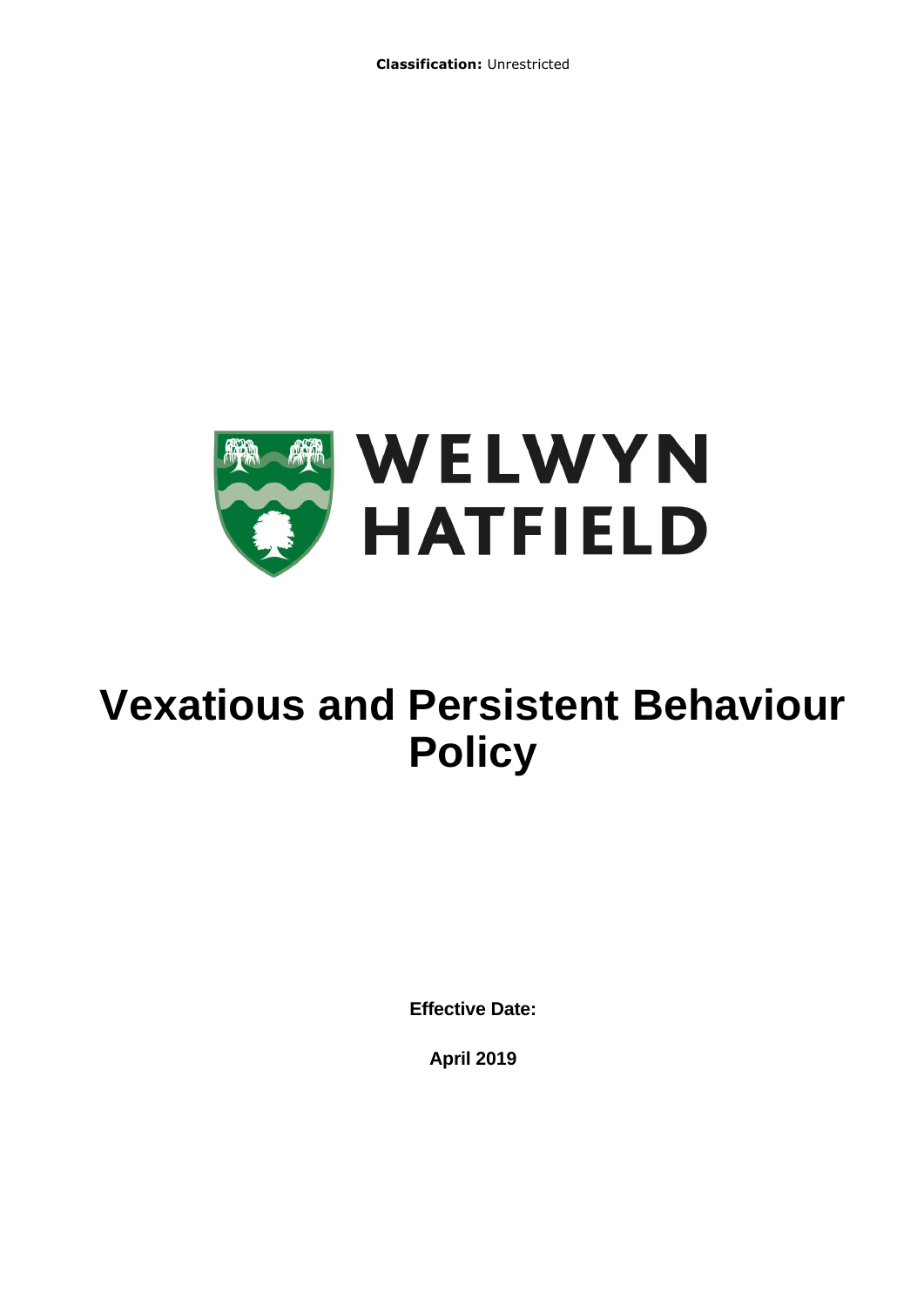## Document Control Document Version

| Version<br>Purpose                   |                                  | Author/compiler                                  | Date             |  |
|--------------------------------------|----------------------------------|--------------------------------------------------|------------------|--|
| 1 <sup>st</sup> Draft version<br>1.0 |                                  | <b>Tony Bullimore</b>                            | June 2018        |  |
| 2.0                                  | Final Review, ready for proposal | <b>Steering Group</b>                            | October<br>2018  |  |
| 3.0                                  | <b>Final Approved Document</b>   | Steering Group /<br><b>Stuart Pearson</b>        | December<br>2018 |  |
| 4.0                                  | Desk top review                  | Stuart Pearson /<br>Corporate Management<br>Team | April 2019       |  |
|                                      |                                  |                                                  |                  |  |
|                                      |                                  |                                                  |                  |  |
|                                      |                                  |                                                  |                  |  |
|                                      |                                  |                                                  |                  |  |
|                                      |                                  |                                                  |                  |  |
|                                      |                                  |                                                  |                  |  |

# Future revision date

| Date       | Reason        |  |
|------------|---------------|--|
| March 2021 | 3 year review |  |
|            |               |  |
|            |               |  |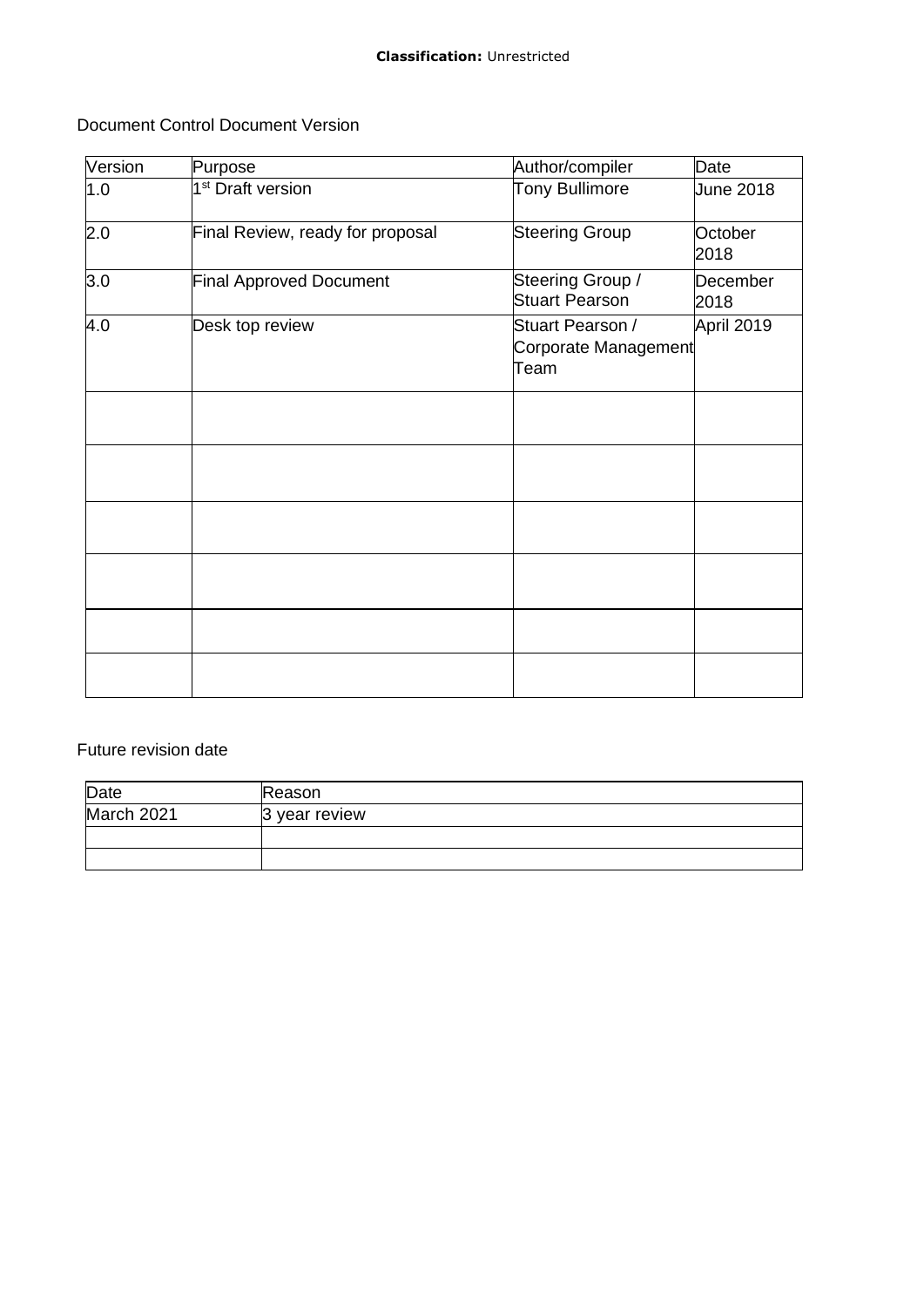# **Table of Contents**

| 1.  |                                                                                               |  |
|-----|-----------------------------------------------------------------------------------------------|--|
| 2.  |                                                                                               |  |
| 3.  |                                                                                               |  |
| 4.  |                                                                                               |  |
| 5.  |                                                                                               |  |
| 6.  |                                                                                               |  |
| 7.  |                                                                                               |  |
| 8.  |                                                                                               |  |
| 9.  |                                                                                               |  |
| 10. |                                                                                               |  |
|     | 11. New issues from people who have been identified as abusive, unreasonable or persistent  8 |  |
|     |                                                                                               |  |
|     | 13. Referring unreasonable or persistent complainants to the Local Government or Housing      |  |
|     |                                                                                               |  |
|     |                                                                                               |  |
|     |                                                                                               |  |
| 17. |                                                                                               |  |
| 18. |                                                                                               |  |
|     |                                                                                               |  |

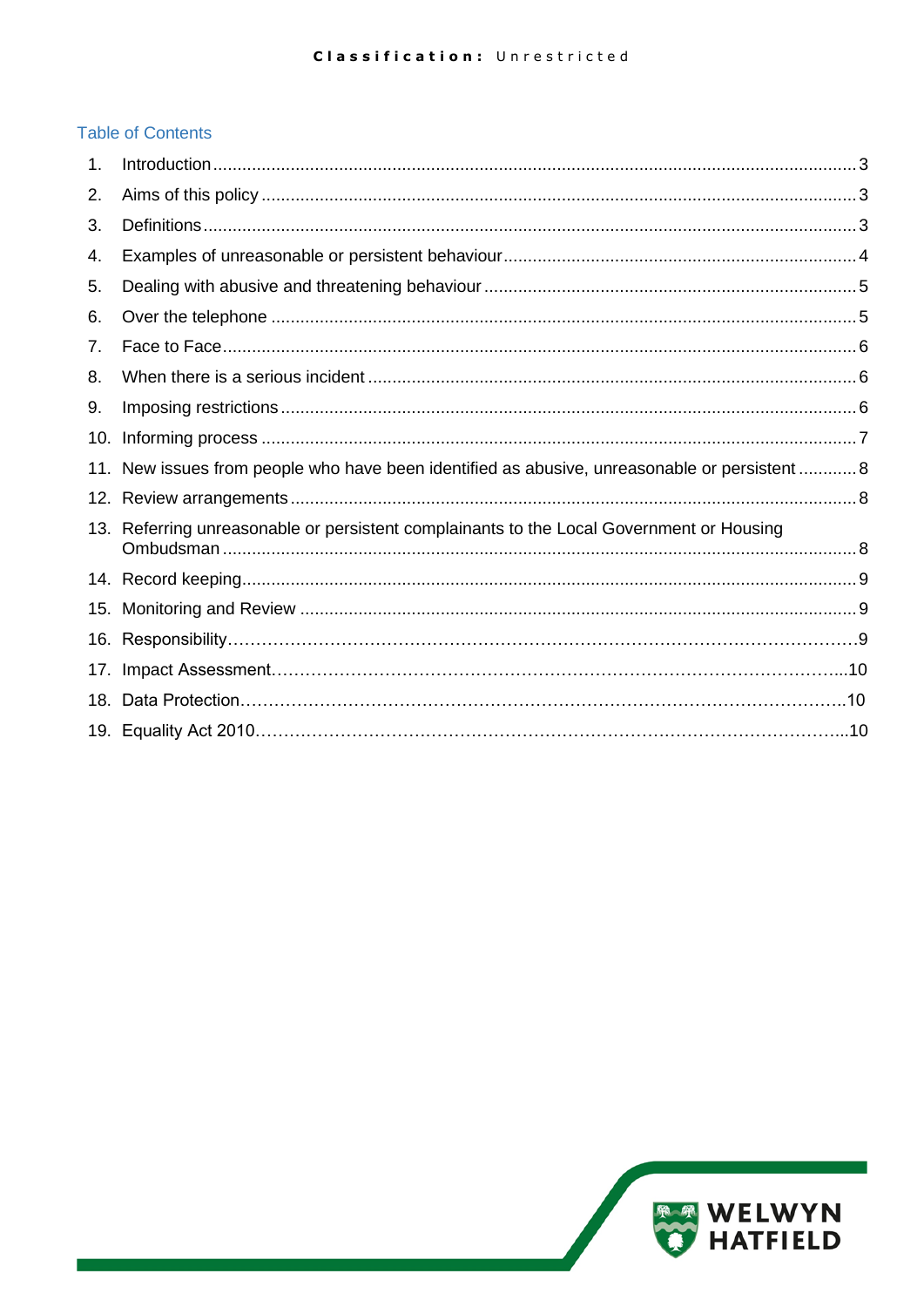#### <span id="page-3-0"></span>**1. Introduction**

 Welwyn Hatfield Borough Council ('the council') is committed to investigating and responding to all complaints fairly, comprehensively, and in a timely manner. However, there are a minority of cases where a person complains in a way that prevents the council staff from investigating the complaint; takes up a disproportionate level of resources; or is considered to be unacceptable.

 We do not believe that raising legitimate queries or criticisms of our services or officers should in itself lead to a complaint being regarded as vexatious or a complainant as unreasonably persistent. We accept that if a complainant is unhappy with the outcome of a complaint and seeks to challenge it, this should also not cause us to label the complaint as vexatious.

 However, if a complainant behaves in a way that is unreasonably persistent or abusive we will follow this policy. We do not expect our staff to tolerate unacceptable behaviour by complainants or any customer or member of the public and will take firm action to protect them from this.

#### <span id="page-3-1"></span>**2. Aims of this policy**

 This policy aims to deal with abusive contact from complainants and explain the circumstances in which we may treat a complaint as vexatious or a complainant as unreasonably persistent. It aims to establish a working environment for our staff where their exposure to unnecessary stress or fear of harm due to the unacceptable behaviour of others is managed.

 The policy supports the council's commitment to deal with all complaints in a consistent, fair and reasonable way. It is intended for the use of staff, our partner organisations, Members, customers and members of the public.

 This policy also links to our Staff Protection Policy, which may also be employed in circumstances where our staff are threatened and deemed to be at risk.

#### <span id="page-3-2"></span>**3. Definitions**

 We define unreasonably persistent and vexatious complaints as those that, because of the frequency or nature of a complainant's contact with our officers, hinder our consideration of their (or other people's) complaints. The description 'unreasonably persistent' and 'vexatious' may apply separately or jointly to a particular complaint.

#### We have adopted the Local Government Ombudsman's (LGO) definition of *"unreasonable complainant behaviour***"** and *"unreasonable persistent complaints"*

 We will treat as abusive, any behaviour that seeks to harass, verbally abuse or otherwise intimidate our officers. This can include the use of foul or inappropriate language, verbal threats or the use of offensive and hateful language (such as that which is racist, homophobic or refers to another characteristic). Such behaviour may also be dealt with through our Staff Protection Policy.

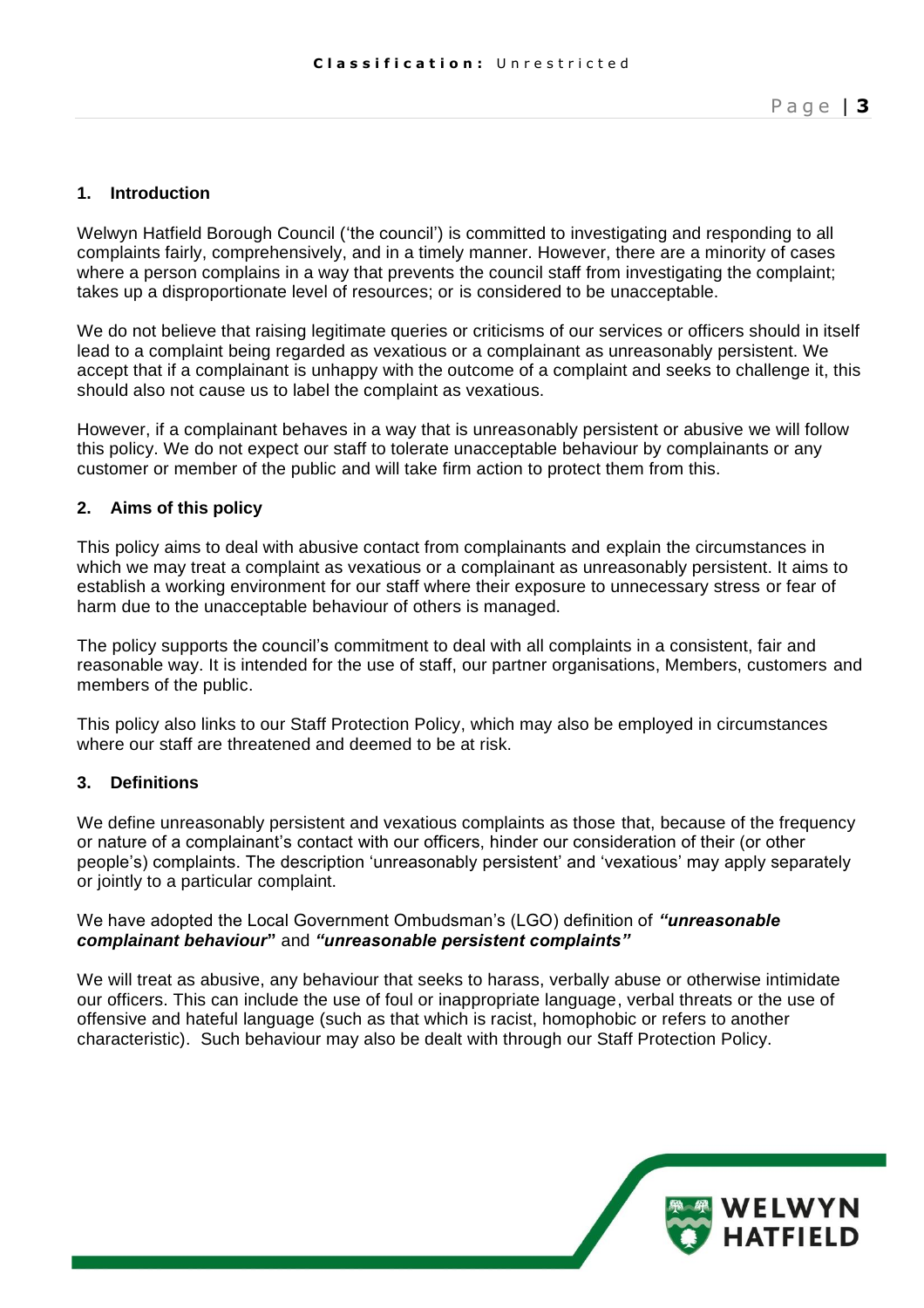Abusive behaviour may be demonstrated through:

- Using threatening, offensive or foul language on the telephone.
- Using threatening, offensive or foul language face to face.
- Sending threatening or offensive emails.
- Leaving threatening or offensive voicemails.
- The use of offensive or threatening posts on social networks.
- Using passive aggressive communications.
- Using any form of communication that is considered intimidating.

 Any actual or perceived threat of violence, or actual violence, will also be addressed under the council's Staff Protection Policy, and will be reported to the Police.

#### <span id="page-4-0"></span>**4. Examples of Unreasonable or Persistent Behaviour**

 Features of an unreasonable or persistent complainant include the following (the list is not exhaustive, nor does one single feature on its own necessarily imply that the person will be considered as being in this category).

An unreasonable or persistent complainant may:

- Refuse to specify the grounds of a complaint despite numerous offers of assistance.
- • Refuse to co-operate with the complaints investigation process while still wishing their complaint to be resolved.
- • Refuse to accept that issues are not within the remit of the complaints policy and procedure despite having been provided with information about the scope of the policy and procedure.
- • Refuse to accept that issues are not within the power of the council to change or influence (examples could be a complaint about a service delivered by another organisation or a decision made based on legislation or policy).
- • Insist on the complaint being dealt with in ways which are incompatible with the complaints procedure or with good practice (insisting, for instance, that there must not be any written record of the complaint).
- • Make what appear to be groundless complaints about the officers dealing with the complaints, and seek to have the officer dismissed or replaced.
- • Make an unreasonable number of contacts with us, by any means in relation to a specific complaint or complaints.
- • Make persistent and unreasonable demands or expectations of officers and/or the complaints process after the unreasonable behaviour has been explained to the complainant (an example of this could be a complainant who insists on immediate responses to numerous, frequent and/or complex letters, faxes, telephone calls or emails).
- • Raise subsidiary or new issues whilst a complaint is being addressed that were not part of the complaint at the start of the complaint process.

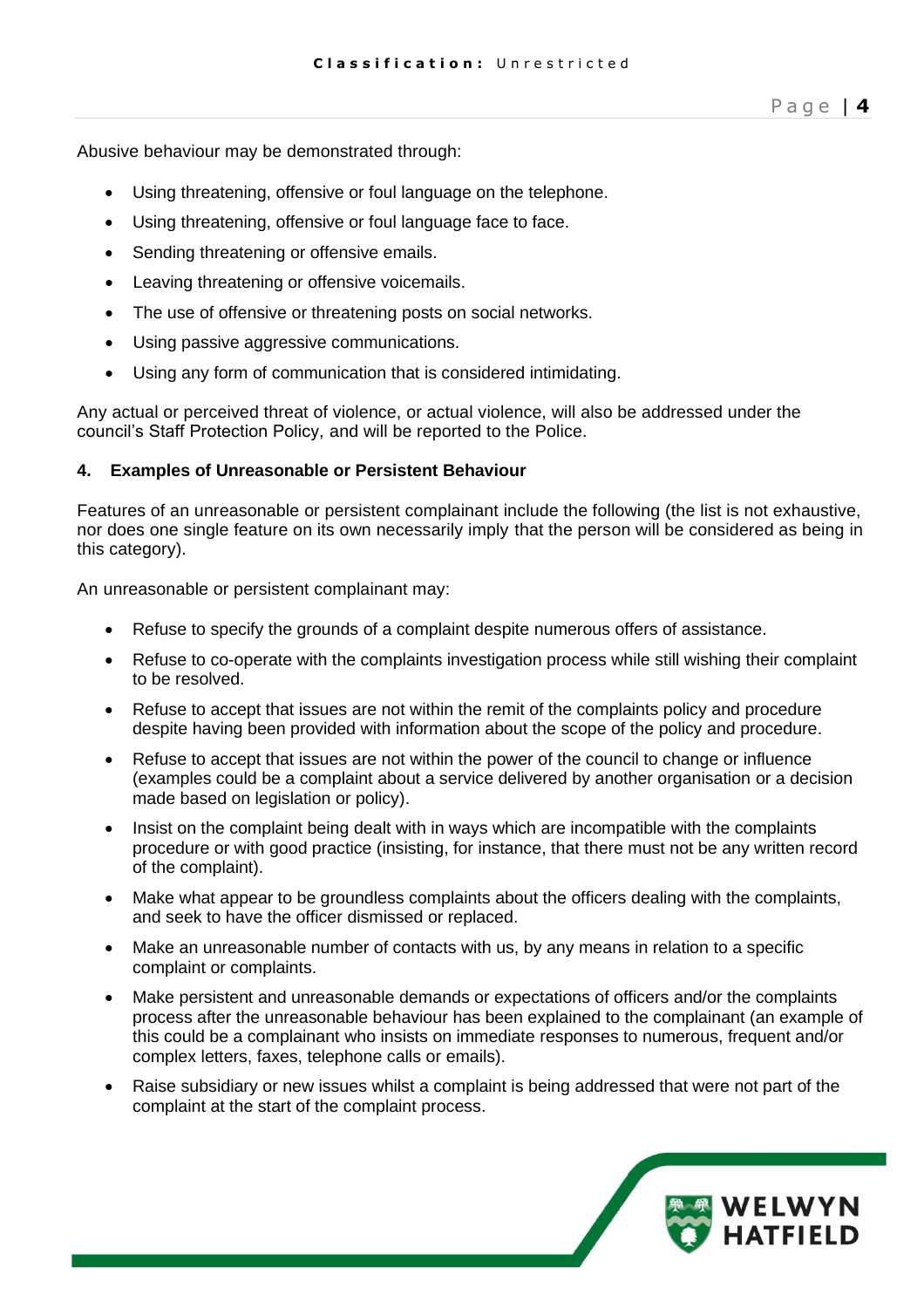- • Introduce trivial or irrelevant new information whilst the complaint is being investigated and expect this to be taken into account and commented on.
- • Change the substance or basis of the complaint without reasonable justification whilst the complaint is being addressed.
- • Electronically record meetings and conversations without the prior knowledge and consent of a council officer or any other person involved.
- • Adopt an excessively 'scattergun' approach, for instance, pursuing a complaint or complaints not only with the council, but at the same time with a Member of Parliament, officers of the council(s), elected Councillors, any of the councils' independent auditors, the police, solicitors, and the Local Government or Housing Ombudsman.
- • Refuse to accept the outcome of the complaint process after its conclusion, repeatedly arguing the point, complaining about the outcome, and/or denying that an adequate response has been given.
- • Make the same complaint repeatedly, perhaps with minor differences, after the complaints procedure has been concluded, and insist that the minor differences make these 'new' complaints which should be put through the full complaints procedure.
- • Persist in seeking an outcome which we have explained is unrealistic for legal or policy (or other valid) reasons.
- Refuse to accept documented evidence as factual.
- Complain about or challenge an issue based on a historic and irreversible decision or incident.
- Combine some or all of these features.

### <span id="page-5-0"></span>**5. Dealing with abusive and threatening behaviour**

 Our officers accept that people under stress or who are feeling angry or upset may react in an abusive or aggressive way to the person with whom they are dealing. However, a balance must be drawn between the ability and desire to assist a complainant and what can reasonably be achieved in the circumstances.

### <span id="page-5-1"></span>**6. Over the telephone**

 In situations where the language and content of telephone calls becomes abusive or threatening to officers, it is acceptable for a council employee to terminate a telephone conversation.

In all cases the officer should remain polite and, wherever possible:

- • Provide the complainant with the opportunity to modify their behaviour by informing the complainant that unless they do so, the call will be terminated.
- <span id="page-5-2"></span> • If a call needs to be terminated as a result of the complainant's conduct a file record must be kept and the service manager advised.

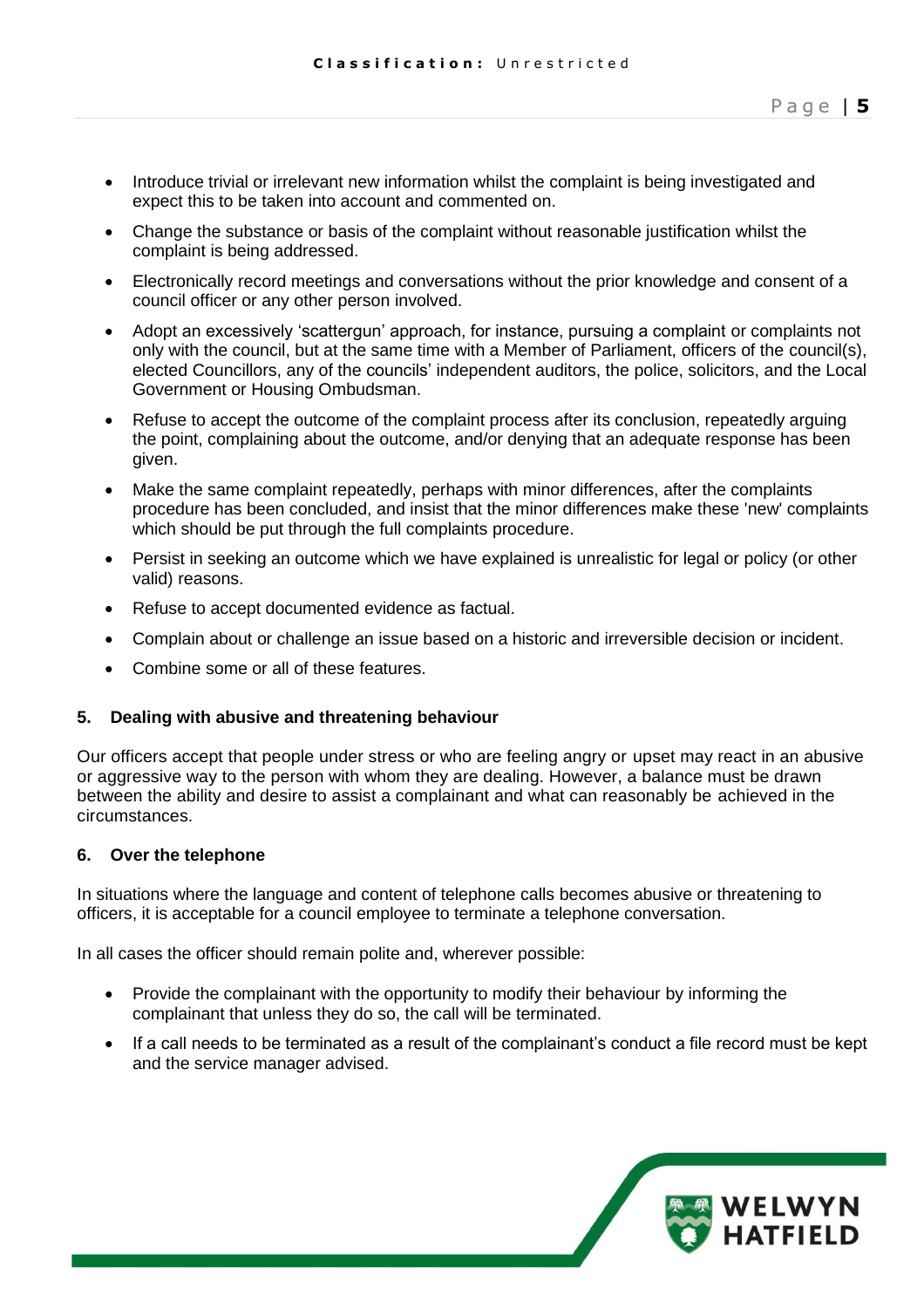#### **7. Face to Face**

 The personal safety of the council officers is of paramount importance and if during face to face meetings the complainant's behaviour becomes aggressive, abusive or displays high levels of distress the meeting should be brought to an end as quickly as possible.

 The decision to end a meeting should (if possible) be explained clearly and politely, so that the complainant does not feel that they are being dismissed or their complaint ignored. Unless it is clearly inappropriate to do so, they should also be informed that it may be possible to continue the conversation at a future meeting when they are less distressed.

 If an officer feels their personal safety is in immediate risk, an officer will end the meeting without explanation and if deemed necessary without warning, and the matter dealt with under the council's Staff Protection Policy. Where a meeting is terminated because of the conduct of the complainant a file note of the incident will be made and the matter brought to the attention of the service manager in writing**.** 

 Officers in receipt of abusive or threatening correspondence need not reply to this other than to acknowledge its receipt. All such correspondence should be brought to the attention of the relevant service manager.

 The relevant service manager will review the case and may decide to respond to the complainant explaining that the tone of their correspondence is unacceptable and that no further correspondence will be entered into unless the complainant amends their tone. (More detail is provided in Section 9 below).

#### <span id="page-6-0"></span>**8. When there is a serious incident**

 This policy is specifically aimed at dealing with complaints that have become vexatious. However, in extreme cases where there are direct and credible threats or incidents of violence, this will be referred immediately to the police.

 If the behaviour is serious enough to involve the police, the relevant service manager will make this decision.

All such incidents will additionally be dealt with under the Council's Staff Protection Policy.

#### <span id="page-6-1"></span>**9. Imposing restrictions**

 In all cases where a complainant feels that the service they have received has fallen short of the high standards we set for our organisation, their complaint will be investigated in accordance with our published complaints policy and procedure.

 If a complainant is persistently abusive when they contact our officers or persistently makes contact to discuss a complaint or make further complaints and this is proving time consuming and disruptive, the following steps will be taken to deal with this:

 • The service manager or above will contact the complainant either by phone, in writing or by email to explain to the complainant why their behaviour is causing concern and ask them to moderate their behaviour. The service manager or above will explain the actions that we may take if the behaviour does not change.

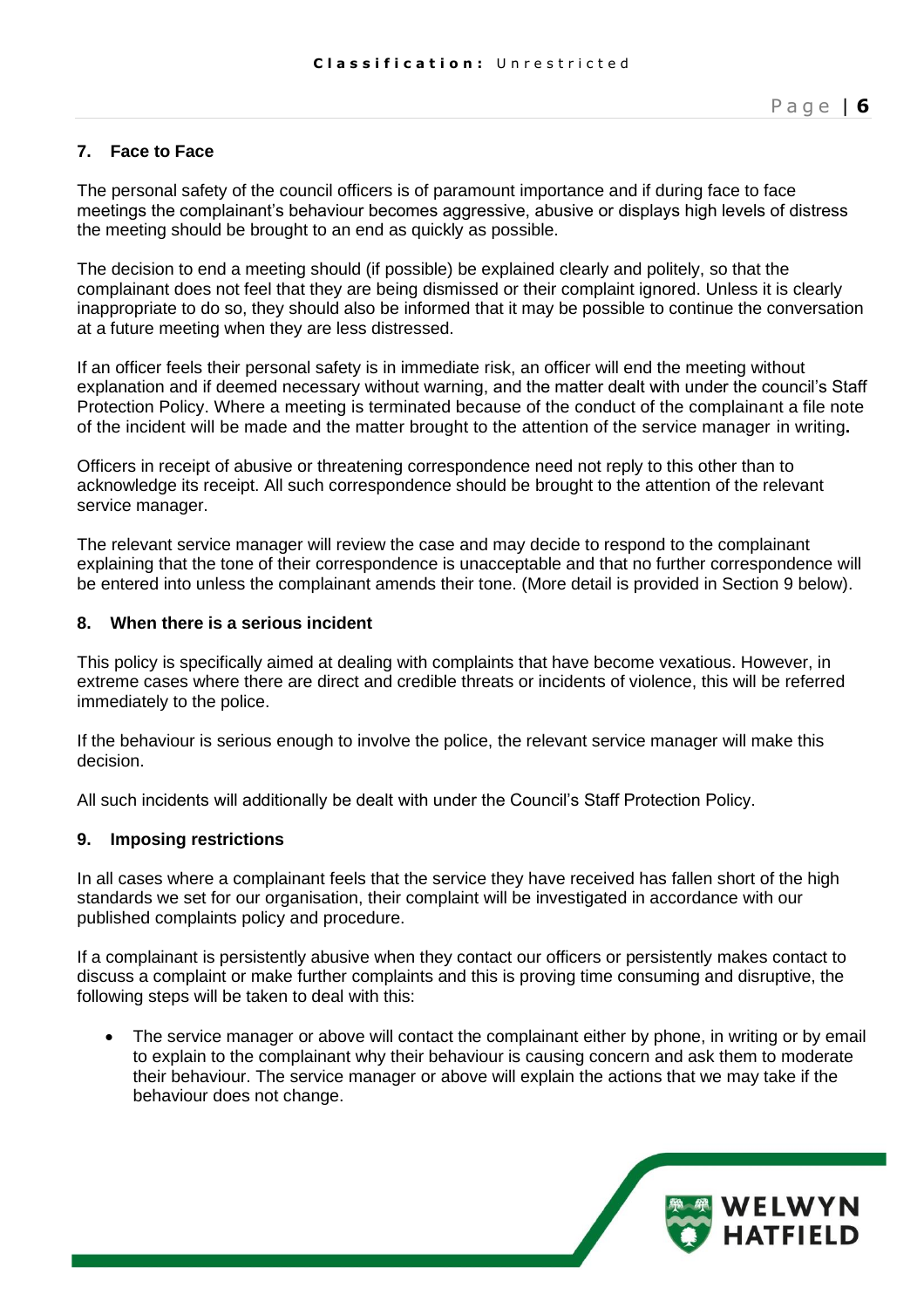- • If the disruptive behaviour continues, a decision may be taken to apply restrictions to contact between the complainant and the council. This decision can only be made following completion of an incident report form and consultation between two senior officers at Head of Service Level or above and the decision recorded, with reason/s for the decision.
- • If it is decided to impose restrictions, a Head of Service or Corporate Director will write to the complainant (if appropriate) advising them of the restrictions to be imposed in relation to further contact with the complainant / council. Please refer to Section 10 below and the council's Staff Protection Policy 2018 for further information.
- • Where a complainant continues to behave in a way which is unacceptable, a Head of Service in consultation with the appropriate Corporate Director may decide to refuse all contact with the complainant and stop any investigation into his or her complaint.
- All restrictions will be recorded and monitored by the council's Risk and Resilience Team.

 Where the behaviour is so extreme or it threatens the immediate safety and welfare of officers, the council's Staff Protection Policy enables us to consider other options, for example reporting the matter to the police or taking legal action. In such cases, we may not give the complainant prior warning of that action.

 Any restriction that is imposed on the complainant's contact with us will be appropriate and proportionate and the complainant will be advised of the period of time the restriction will be in place for. Restrictions will be tailored to deal with the individual circumstances of the complainant and may include:

- • Refusing to take further contact from the complainant by telephone except through a third party e.g. solicitor/councillor/friend acting on their behalf.
- Refusing to accept emails from the complainant insisting instead that they correspond by letter.
- Banning the complainant from accessing any of our offices except by appointment.
- Requiring contact to take place with one named member of staff only.
- Restricting telephone calls to specified days / times / duration.
- Requiring any personal contact to take place in the presence of an appropriate witness.
- • Letting the complainant know that we will not reply to or acknowledge any further contact from them on the specific topic of that complaint (in this case, a designated member of staff should be identified who will read future correspondence).
- Restricting or even denying social media users access to our sites.
- Refusing to make home visits, or making these only by staff attending in pairs.

#### <span id="page-7-0"></span>**10. Informing process**

 When the decision has been taken to apply restrictions to a complainant, a Head of Service or Corporate Director will contact the complainant in writing or email (and/or as appropriate) to explain:

- Why we have taken the decision,
- What action we are taking,
- The duration of that action,

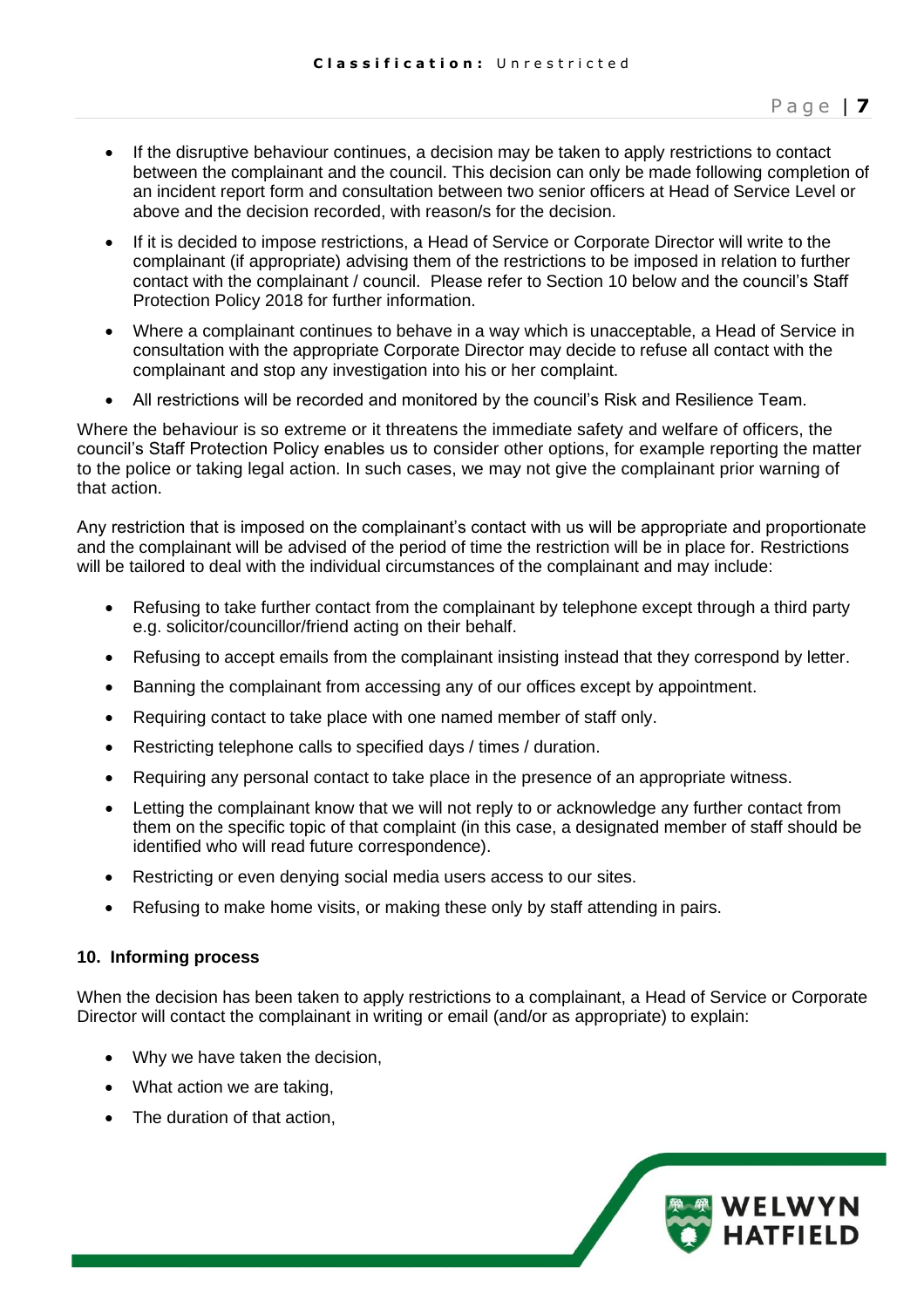• The review process of this policy and the right of the complainant to contact the Local Government / Housing Ombudsman about the fact that they have been treated as an unreasonable or persistent complainant.

#### <span id="page-8-0"></span>**11. New issues from people who have been identified as abusive, unreasonable or persistent**

 New complaints from people who have who have been identified as abusive, unreasonable or persistent under this policy will be treated separately. The service manager, in conjunction with the Head of Service or Corporate Director will decide whether any restrictions which have been applied before are still appropriate and necessary in relation to the new complaint. We do not support a "blanket policy" of ignoring genuine service requests or complaints where they are well founded.

 The fact that a complainant is judged to be abusive, threatening, or unreasonably persistent and has had restrictions imposed on contact previously, will be recorded and notified to those who need to know within the council in line with the Staff Protection Policy 2018.

#### <span id="page-8-1"></span>**12. Review arrangements**

The Risk and Resilience Team will monitor restrictions and review notifications.

 The status of a complainant judged to be unreasonably persistent or abusive will be reviewed by the Head of Service after 12 months.

Please refer to the council's Staff Protection Policy 2018 for further information.

#### <span id="page-8-2"></span>**13. Referring unreasonable or persistent complainants to the Local Government or Housing Ombudsman**

 The Ombudsman will normally only consider complaints if the complainant has exhausted the two stages of the council's complaints procedure.

 are under investigation and we may not achieve a satisfactory outcome. In such circumstances, there may be little purpose in following all the stages of the complaints procedure. Where this occurs, the Ombudsman may be prepared to consider a complaint before the procedure has run its course. In some cases, relations between the council and complainants break down completely while complaints

 The role of the Ombudsman is to investigate complaints about 'maladministration' and 'service failure' and whether any 'fault' by the council had an adverse impact on the complainant. The Ombudsman does not question whether a decision by the council is 'right' or 'wrong' simply because the complainant disagrees with it. They only consider whether there was any fault in the way the decision was reached.

 In the case of complaints relating to a council housing tenancy or lease, prior to approaching the Housing Ombudsman the tenant (including leaseholders) has the right under the Localism Act of 2011 to refer the matter to a "Designated Person" which currently is a Councillor or MP. The Designated Person may engage with the complainant and the council in trying resolving the complaint or referring the matter to the Housing Ombudsman after it has been considered at all stages of the council's complaints procedures. The Housing Ombudsman has the right to insist on a cooling off period of 8 weeks after the final stage response before accepting the complaint, unless the tenant has already referred the matter to a Designated Person.

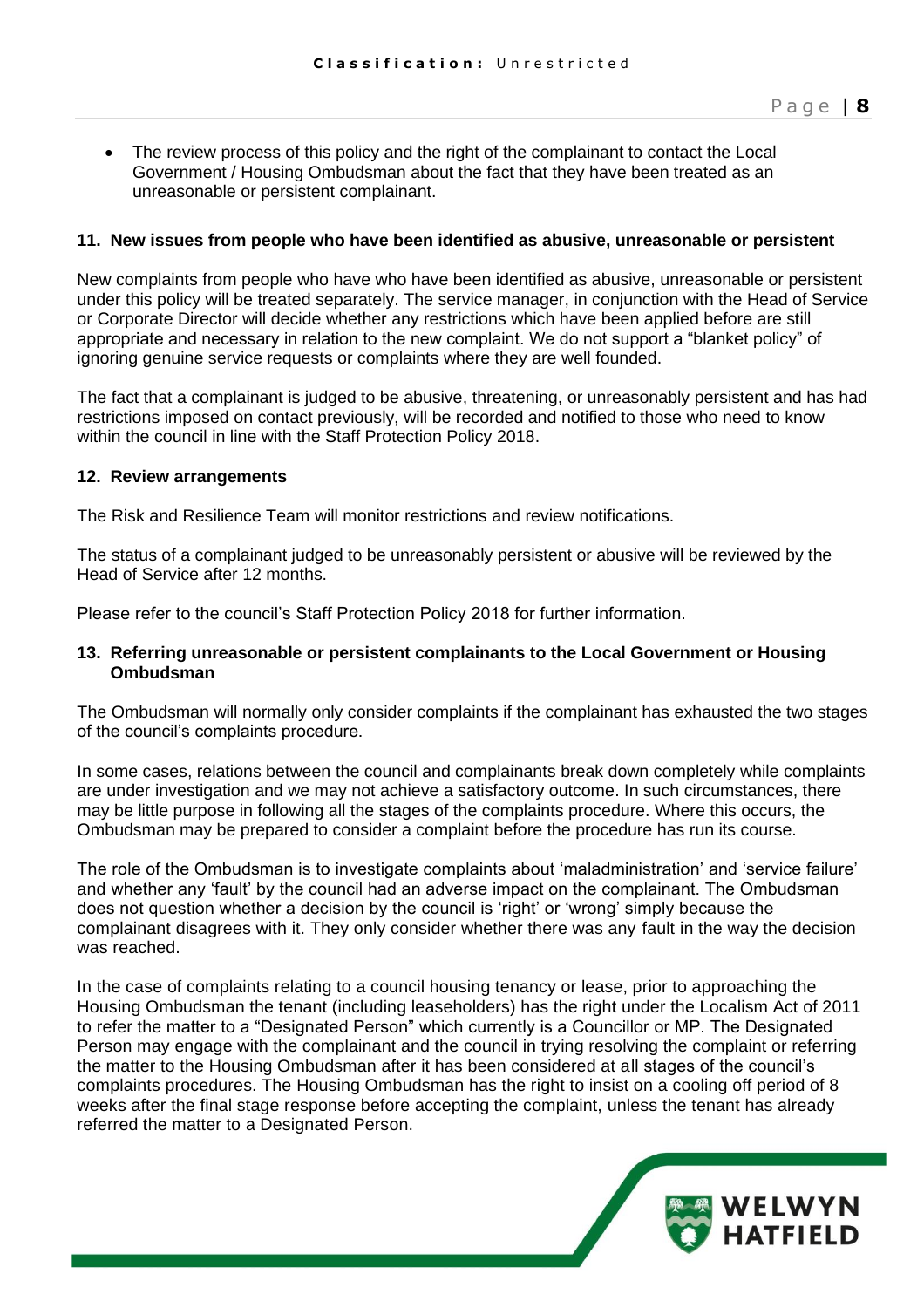The contact details of the Ombudsman's service are sent out with all final stage response letters.

#### **Local Government & Social Care Ombudsman**  Tel: 0300 061 0614 PO Box 4771 Coventry CV4 0EH Website at: [www.lgo.org.uk](http://www.lgo.org.uk/)

### **Housing Ombudsman Service** (for council tenants with a tenancy/housing specific complaint)

 Telephone: 0300 111 3000 Exchange Tower Harbour Exchange Square London, E14 9GE Email: info@housing-ombudsman.org.uk Website at: www.housing-ombudsman.org.uk

You may be required to wait until **8 weeks** have elapsed from the date of the final response letter.

#### <span id="page-9-0"></span>**14. Record keeping**

 Records will be retained by the appropriate manager of the details of the case and the action that has been taken and will include:

- The name and address of each customers who is treated as abusive, vexatious or persistent
- When the restriction came into force and ends
- What the restrictions are
- When the customer and services were advised
- Any measures that the council puts in place when contact is necessary.

Please refer to the council's Staff Protection Policy 2018 for further information.

#### <span id="page-9-1"></span>**15. Monitoring and review of policy**

 This policy will be subject to review every three years, with interim revisions to be made on an exceptional basis in light of any legislative or regulatory changes, or in line with best practice.

#### **16. Responsibility**

 The Head of Policy and Culture is responsible for this policy. This includes its implementation and review, ensuring that all related procedural and guidance notes are timely and accurate, co-ordinating the complaints handling procedure, and monitoring performance.

 Each Head of Service will be responsible for ensuring that teams adhere to this policy, our customer service standards and for driving performance improvement where that is required.

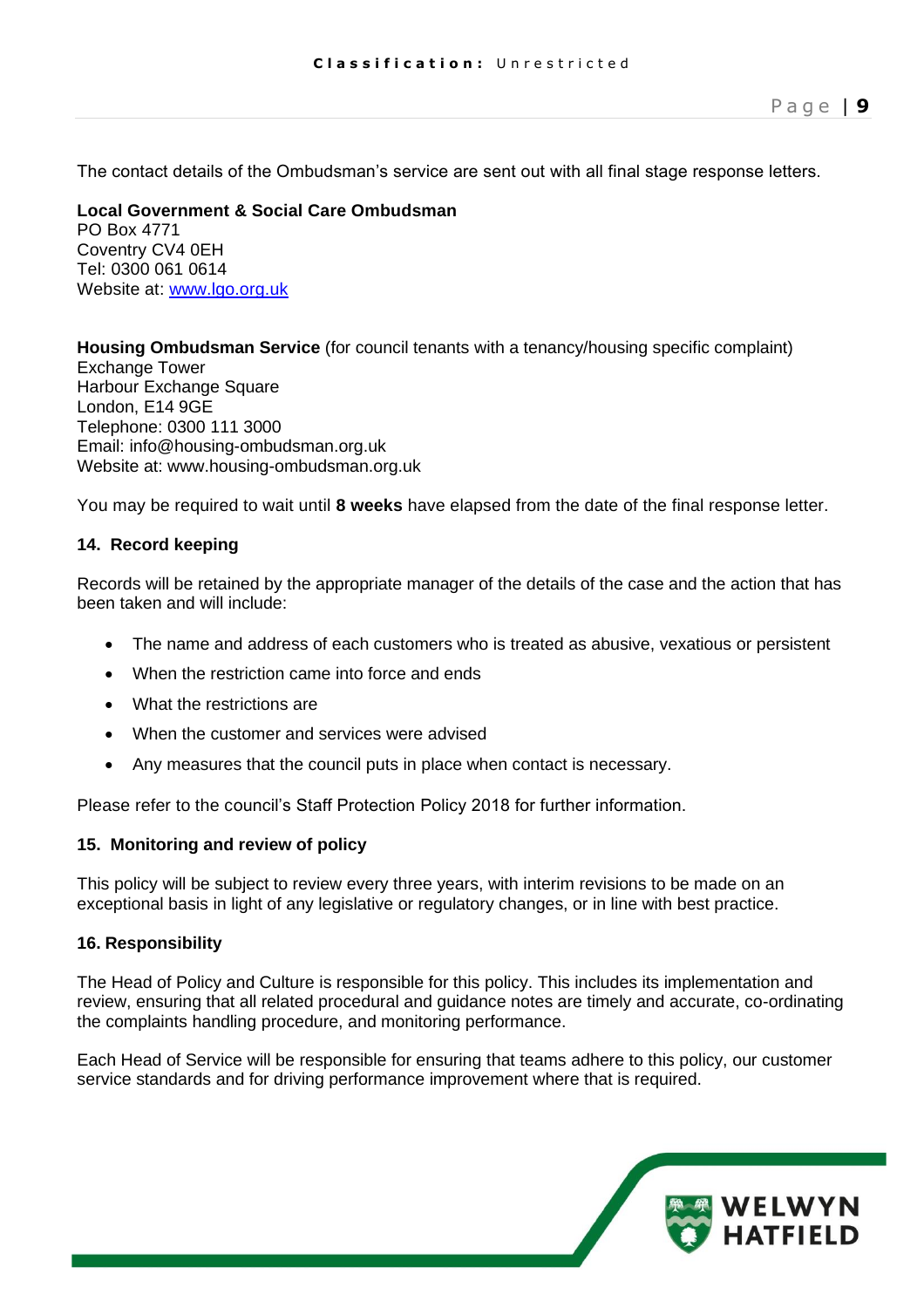#### **17. Impact Assessment**

 An impact assessment on our customer service standards for complaints has been conducted during the consultation process.

#### **18. Data Protection**

 When you make a complaint, we will log information about your complaint and your name and contact details. Information will only be collected and stored for the purposes of dealing with your complaint and improving our services. Your complaint and details will be treated confidentially.

All complaints are treated confidentially. Notwithstanding the freedom of information Act 2000.

Please refer to the council Data Protection guidelines: http://www.welhat.gov.uk/Data-Protection

#### **19. Equality Act 2010**

 The Equality Act ensures that an individual should not be discriminated against on any of the following grounds: age, disability, gender reassignment, race, religion or belief, sex, sexual orientation, marriage and civil partnership and pregnancy and maternity.

For more information on this policy, please visit: http://www.welhat.gov.uk/equality